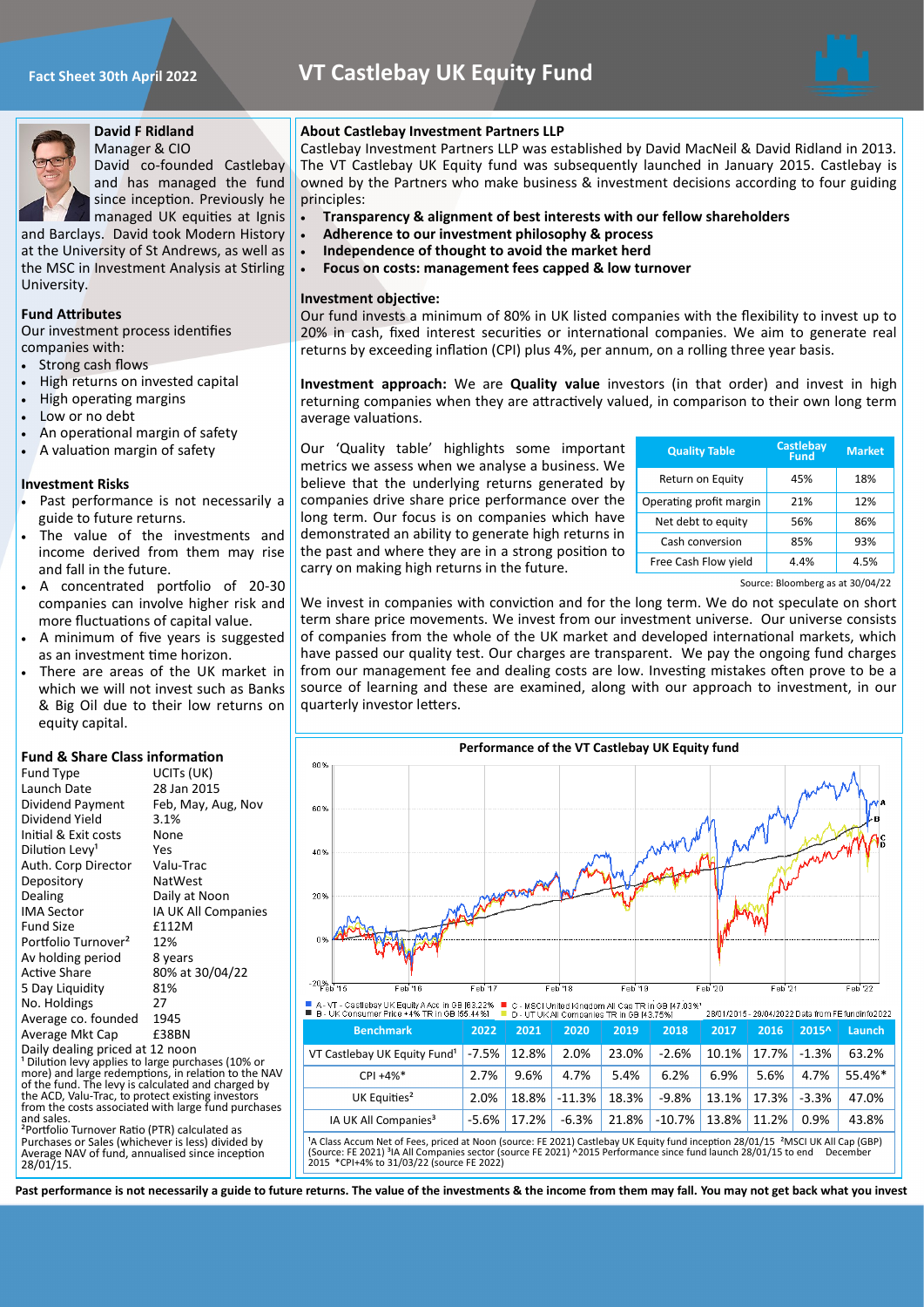



**Portfolio sector weightings**



**Market Capitalisation Geographic weightings**

**Euro Equities 2%**

Source: Valu-Trac 30/04/22



**Ongoing Charges Figure\***

**US Equities 14% Cash 3%**

**investment Price (P) ISIN**

Source: Valu-Trac 30/04/22 Source: Valu-Trac 30/04/22

| VT Castlebay UK Equity portfolio |  |  |  |
|----------------------------------|--|--|--|
|----------------------------------|--|--|--|

| Company                        | <b>Sector</b>              | Weight |
|--------------------------------|----------------------------|--------|
| Diageo                         | <b>Beverages</b>           | 5.6%   |
| Unilever                       | Personal Goods             | 5.3%   |
| <b>Reckitt Benckiser</b>       | <b>Household Goods</b>     | 5.2%   |
| <b>Admiral Group</b>           | Non-life insurance         | 5.1%   |
| <b>BATs</b>                    | Tobacco                    | 5.1%   |
| Relx                           | Media                      | 5.0%   |
| Victrex                        | Chemicals                  | 4.9%   |
| Colgate Palmolive Co           | Personal Goods             | 4.8%   |
| <b>Compass Group</b>           | Travel & Leisure           | 4.6%   |
| <b>Intercontinental Hotels</b> | Travel & Leisure           | 4.5%   |
| Intertek Group                 | <b>Commercial Services</b> | 4.3%   |
| <b>Burberry Group</b>          | Apparel & Luxury Goods     | 4.0%   |
| Domino's Pizza Group           | Travel & Leisure           | 3.8%   |
| <b>Next</b>                    | <b>Retailers</b>           | 3.5%   |
| Avon Protection                | Aerospace & Defence        | 3.2%   |
| AutoZone                       | <b>Retailers</b>           | 3.2%   |
| Pagegroup                      | Support services           | 3.1%   |
| <b>Imperial Brands</b>         | Tobacco                    | 2.9%   |
| Craneware                      | Software & Comp Services   | 2.7%   |
| Croda International            | Chemicals                  | 2.5%   |
| Dunelm Group                   | <b>General Retailers</b>   | 2.3%   |
| Estee Lauder                   | Personal Goods             | 2.1%   |
| <b>Edwards Lifesciences</b>    | Pharma & Biotech           | 2.0%   |
| Accenture                      | Support services           | 2.0%   |
| Novo Nordisk                   | Pharma & Biotech           | 2.0%   |
| Bioventix                      | Pharma & Biotech           | 1.7%   |
| <b>Nichols</b>                 | <b>Beverages</b>           | 1.1%   |
| Cash                           | Cash                       | 2.4%   |
| Rev/Cap Accruals               | Cash                       | 1.3%   |

**UK Equities 80%**

#### **Why a CPI+4% comparison?**

We prefer not to follow the investing herd. Our aim of exceeding inflation (CPI) plus 4% per annum, on a rolling three year basis, frees us up to invest only in those businesses which satisfy our quality characteristics.

**Total 100.0%**

We will never own a company merely because it is a large constituent of an index, nor will we allocate to certain sectors so we do not deviate significantly from an index.

In fact, we do not invest in banks or big oil companies because they do not earn sufficient returns on their capital. We will often deviate from the market crowd. It is important you understand and are comfortable with that before you invest.

| Cofunds<br>Aegon<br>AJ Bell<br>Elevate<br>AllFunds<br>Embark<br>Ascentric<br>Fidelity funds network<br>Aviva<br><b>FNZ</b> | <b>Platform Availability</b><br>Interactive investor<br>James Hay<br>Novia<br><b>Nucleus</b><br>Old Mutual | Praemium<br>7IM<br>Share Centre<br>Standard Life<br><b>Fransact</b> | <b>How to invest</b><br>Please contact David MacNeil at Castlebay for further information on<br>how to invest in the fund:<br>Tel: 0141 212 7930<br>Email: davidmacneil@castlebayinvestments.com<br>Web: www.castlebavinvestments.com<br>Address: Crosstrees House, 14 Sandyford Place, Glasgow G3 7NB |
|----------------------------------------------------------------------------------------------------------------------------|------------------------------------------------------------------------------------------------------------|---------------------------------------------------------------------|--------------------------------------------------------------------------------------------------------------------------------------------------------------------------------------------------------------------------------------------------------------------------------------------------------|
| <b>Barclays Direct</b><br>Hargreaves Lansdown                                                                              | Pershing                                                                                                   | Zurich                                                              |                                                                                                                                                                                                                                                                                                        |

nciples for Castlebay are signatories of the **United Nations Principles for Responsible Investment (UNPRI)** and remain committed to their 6 principles of in-

**versus and the second of the second of the second of the contract of the contract of the second of the contract investment. Further details on our responsible investment policy and the second of the second of the second o** stewardship will be on our web-site which will re-launch in January 2022. **6 Principles of the UN PRI:** 

**Share Class**

**Mid Cap 18%**

- **Principle 1.** We will incorporate Environmental, Social and Governance (ESG) issues into investment analysis and decision-making processes.
- **Principle 2.** We will be active owners and incorporate ESG issues into our ownership policies and practices.
- **Principle 3.** We will seek appropriate disclosure on ESG issues by the entities in which we invest.

**Share class information**

**Large Cap 74%**

A Class Accumulation 1.0% £10,000 163.22 GB00**BV0LF60**7 A Class Income 1.0% £10,000 131.66 GB00**BV0LF59**9 B Class Accumulation 0.8% £2,000,000 149.16 GB00**BV0LF82**1 B Class Income 0.8% £2,000,000 135.30 GB00**BV0LF71**4 C Class Accumulation 0.6% £20,000,000 170.38 GB00**BV0LFB5**9 C Class Income 0.6% £20,000,000 100.08 GB00**BV0LF93**8 \*Castlebay pay all ongoing fund costs from their management fee which means the Annual Management Charge is the same as the Ongoing Charges Figure (OCF). Ongoing fund charges exclude stamp duty and dealing commission. These costs are published in our final quarterly letter each year.

**Minimum** 

- **Principle 4.** We will promote acceptance and implementation of the Principles within the investment industry.
- **Principle 5.** We will work together to enhance our effectiveness in implementing the Principles.
- **Principle 6.** We will each report on our activities and progress towards implementing the Principles.